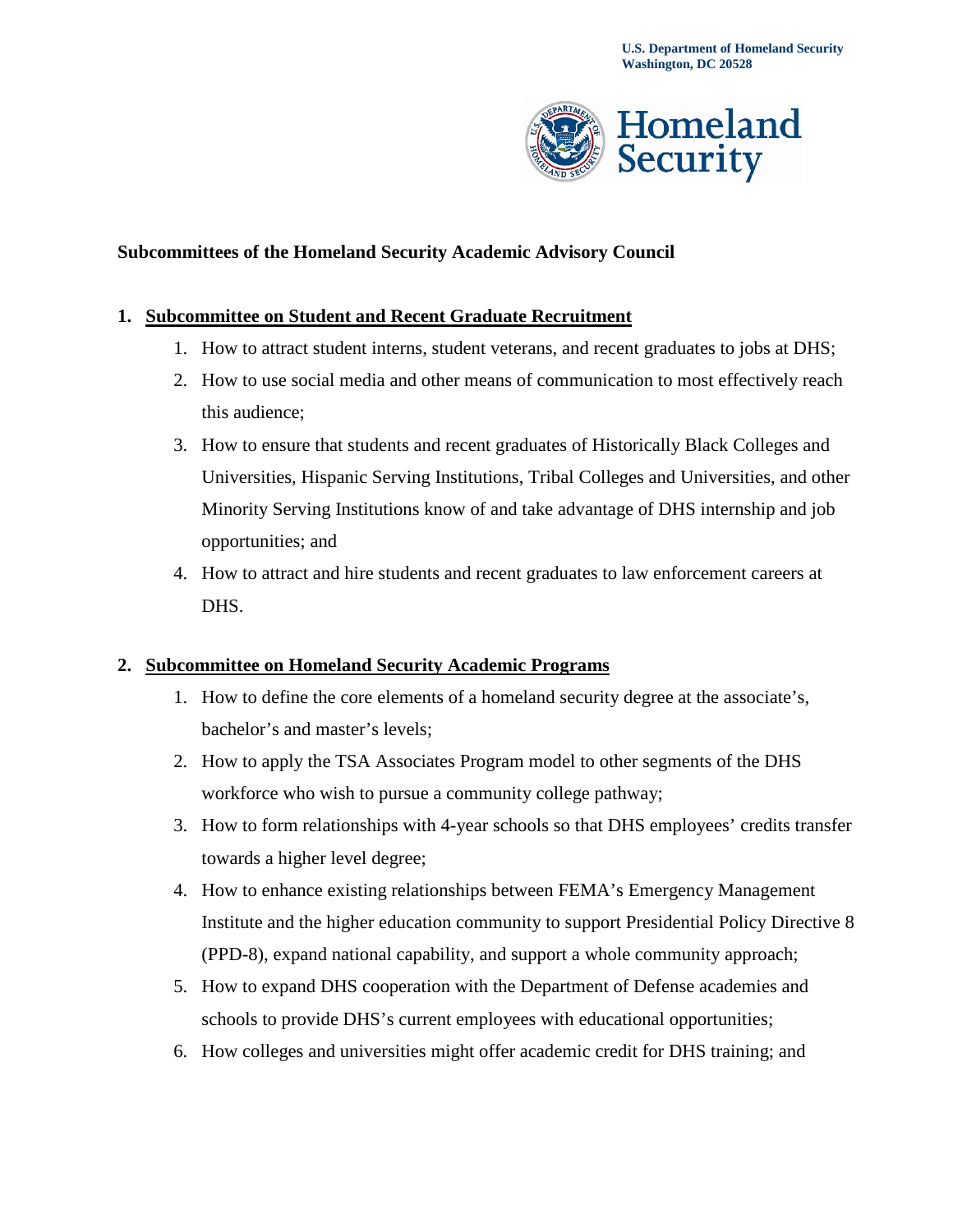7. How to better promote degree and certificate programs to DHS employees who are seeking professional development.

#### **3. Subcommittee on Academic Research and Faculty Exchange**

- 1. How academic research can address DHS's biggest challenges;
- incorporate scientific findings and R&D into DHS's operations and thought processes; 2. How DHS operational Components can form lasting relationships with universities to
- 3. How universities can effectively communicate to DHS emerging scientific findings and technologies that will make DHS operations more effective and efficient;
- 4. How we can jointly create a robust staff/faculty exchange program between academe and DHS; and
- 5. How DHS assesses the risk and value of its major programs.

## **4. Subcommittee on International Students**

- 1. How DHS can improve its international student processes and outreach efforts;
- 2. How DHS can better communicate its regulatory interpretations, policies and procedures to the academic community; and
- 3. How DHS can accommodate and support emerging trends in international education.

# **5. Subcommittee on Campus Resilience**

- 1. How colleges and universities use specific capabilities, tools, and processes to enhance campus and community resilience as well as the cyber and physical infrastructure;
- 2. How DHS's grant programs may be adjusted to support resilience-related planning and improvements;
- 3. How campuses can better integrate with community planning and response entities;
- student and neighboring communities; and 4. How to implement the whole community approach and preparedness culture within
- 5. How to strengthen ties between DHS's Federal Law Enforcement Training Center and campus law enforcement professionals; and
- 6. How DHS can expand engagement with colleges and universities to increase awareness of human trafficking through training and promotion of anti-human trafficking resources and initiatives (e.g., the Blue Campaign).